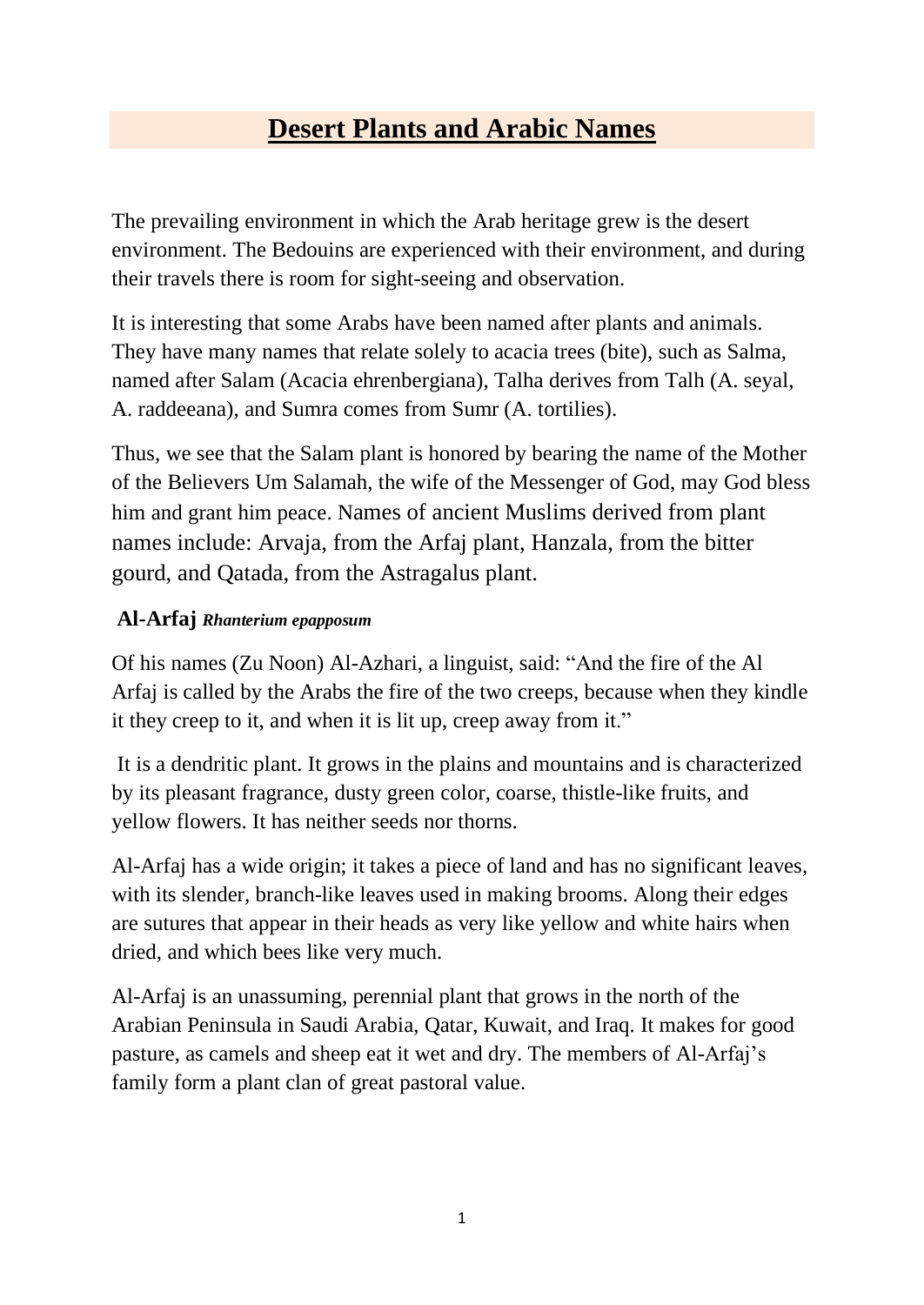The woody stems of Al Arfaj are good for miswaks and makes the mouth hot. Alarfaj is quick to burn, and its flame is very red. It does not burn unless it is dry, and it is one of the best woods in terms of its scent.

The Arabs' descriptions of the plant were accurate. They even described the dry plant's response to rain and the stages of its response until its flowering is complete. Ibn Khalawiyyah (Al-Batanuni 1983) mentioned Al Arfaj and the appearance of Khosha at the beginning of the rains and the emergence of young branches after rainfall.

Of the proverbs of the Arabs about Al-Arfaj, one is of particular note:

"Like the blessing of the rain on Al Arfaj."

The proverb means that once the Al Arfaj plant receives the rain, it will become green even if it was dry beforehand.

### **Citrullus colocynthis**

Bitter gourd: Of the bitter tree, Abu Hanifa said: "It is one of the "Aghlath" (plants that grow in the wilderness mixed with each other), and one of its varieties is a hanzala. Al Jawhari: Al Hanzal Al Sharri, when it is said that "the camel has Hazil" it means it has eaten too much bitter gourd (Citrullus Colocynthis) – the camel becomes a "Hazil" camel.

Al-Asma'i said: "The bitter gourd is Shara, the singular of which is Sharyah. If the bitter gourd comes out, its young ones are called Jiraa and are outstretched. The singular of it is a Jiru. The tree is called Ajra. If bitter gourd grows and becomes stiff and dry, it is called Hadaj. The tree is Hadjah. If the bitter gourd develops green lines, they call it Khatban and Akhtab if it shows green "robes". If it becomes yellow it is called Sarra; the singular of which Sarayah and the plural Saraya.

The ostrich eats bitter gourd without being affected by its bitterness. The poet said:

"The Ostrich remains poking bitter gourd and is not bothered by its bitterness."

Hazalah is a male name derived from that of bitter gourd). Hazalah is also a name of a tribe. Al-Jawhari said: "Hanzalah is the most honorable tribe in